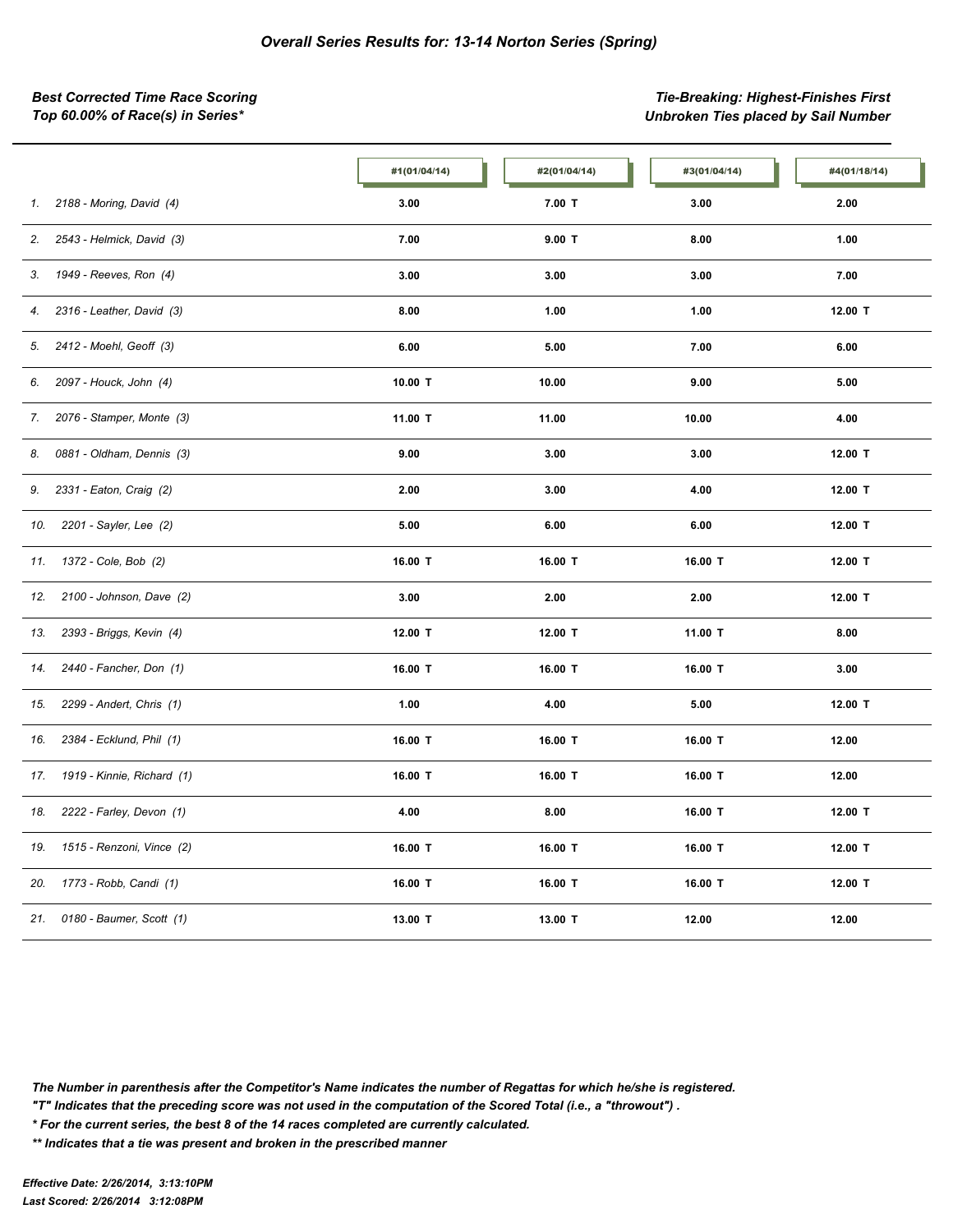|     |                              | #5(01/18/14) | #6(01/19/14) | #7(01/19/14) | #8(02/09/14) |
|-----|------------------------------|--------------|--------------|--------------|--------------|
|     | 1. 2188 - Moring, David (4)  | 2.00         | 12.00 T      | 12.00 T      | 1.00         |
| 2.  | 2543 - Helmick, David (3)    | 1.00         | 6.00         | 1.00         | 2.00         |
| 3.  | 1949 - Reeves, Ron (4)       | 6.00         | 7.00         | $9.00$ T     | 3.00         |
| 4.  | 2316 - Leather, David (3)    | 12.00 T      | 3.00         | 8.00         | 7.00         |
| 5.  | 2412 - Moehl, Geoff (3)      | 5.00         | 2.00         | 6.00         | 10.00 T      |
| 6.  | 2097 - Houck, John (4)       | 3.00         | 12.00 T      | 12.00 T      | 6.00         |
| 7.  | 2076 - Stamper, Monte (3)    | 4.00         | 5.00         | 4.00         | 4.00         |
| 8.  | 0881 - Oldham, Dennis (3)    | 12.00 T      | 12.00 T      | 12.00 T      | 9.00         |
| 9.  | 2331 - Eaton, Craig (2)      | 12.00 T      | 12.00        | 12.00        | 13.00 T      |
| 10. | 2201 - Sayler, Lee (2)       | 12.00 T      | 1.00         | 2.00         | 13.00 T      |
|     | 11. 1372 - Cole, Bob (2)     | 12.00 T      | 12.00        | 12.00        | 5.00         |
| 12. | 2100 - Johnson, Dave (2)     | 12.00 T      | 10.00        | 5.00         | 13.00 T      |
| 13. | 2393 - Briggs, Kevin (4)     | 7.00         | 8.00         | 7.00         | 11.00        |
| 14. | 2440 - Fancher, Don (1)      | 8.00         | 4.00         | 3.00         | 13.00 T      |
| 15. | 2299 - Andert, Chris (1)     | 12.00 T      | 12.00        | 12.00        | 13.00 T      |
| 16. | 2384 - Ecklund, Phil (1)     | 12.00        | 12.00        | 12.00        | 13.00 T      |
| 17. | 1919 - Kinnie, Richard (1)   | 12.00        | 12.00        | 12.00        | 13.00 T      |
| 18. | 2222 - Farley, Devon (1)     | 12.00        | 12.00        | 12.00        | 13.00 T      |
| 19. | 1515 - Renzoni, Vince (2)    | 12.00        | 12.00        | 12.00        | 12.00        |
| 20. | 1773 - Robb, Candi (1)       | 12.00 T      | 12.00        | 12.00        | 8.00         |
|     | 21. 0180 - Baumer, Scott (1) | 12.00        | 12.00        | 12.00        | 13.00 T      |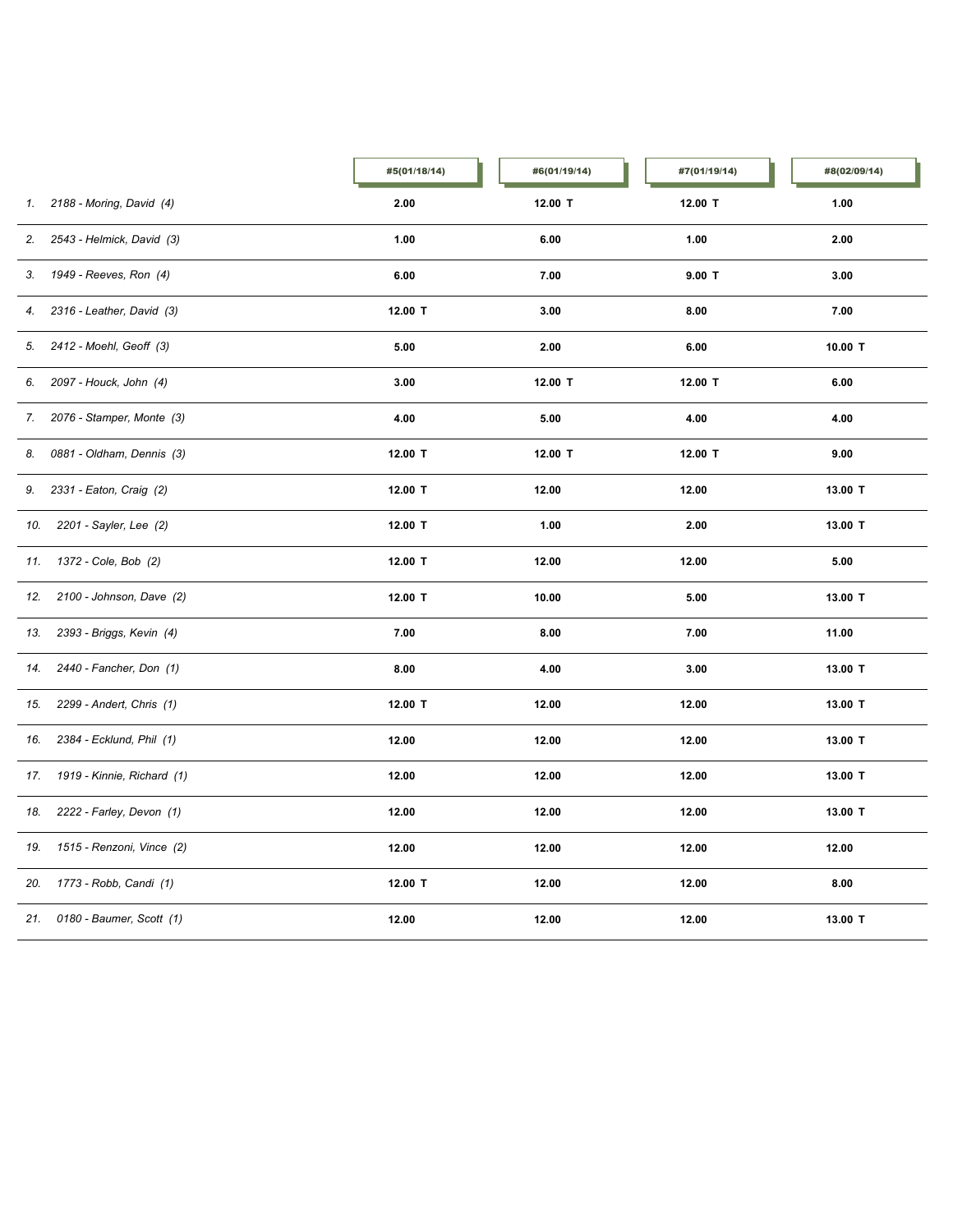|     |                              | #9(02/09/14) | #10(02/09/14)   | #11(02/22/14) | #12(02/22/14) |
|-----|------------------------------|--------------|-----------------|---------------|---------------|
|     | 1. 2188 - Moring, David (4)  | 2.00         | 1.00            | 11.00 T       | 11.00 T       |
| 2.  | 2543 - Helmick, David (3)    | 3.00         | 5.00            | 11.00 T       | 11.00 T       |
| 3.  | 1949 - Reeves, Ron (4)       | 11.00 T      | 10.00 T         | 11.00 T       | 11.00 T       |
| 4.  | 2316 - Leather, David (3)    | 1.00         | 2.00            | 11.00         | 11.00 T       |
| 5.  | 2412 - Moehl, Geoff (3)      | 5.00         | 4.00<br>11.00 T |               | 11.00 T       |
| 6.  | 2097 - Houck, John (4)       | 7.00         | 7.00            | 11.00 T       | 11.00 T       |
| 7.  | 2076 - Stamper, Monte (3)    | 6.00         | 6.00            | 11.00 T       | 11.00 T       |
| 8.  | 0881 - Oldham, Dennis (3)    | 8.00         | 9.00            | 1.00          | 2.00          |
| 9.  | 2331 - Eaton, Craig (2)      | 13.00 T      | 13.00 T         | 3.00          | 3.00          |
| 10. | 2201 - Sayler, Lee (2)       | 13.00 T      | 13.00 T         | 11.00         | 11.00         |
| 11. | 1372 - Cole, Bob (2)         | 4.00         | 3.00            | 11.00         | 11.00         |
| 12. | 2100 - Johnson, Dave (2)     | 13.00 T      | 13.00 T         | 11.00         | 11.00         |
| 13. | 2393 - Briggs, Kevin (4)     | 9.00         | 11.00           | 11.00 T       | 11.00 T       |
| 14. | 2440 - Fancher, Don (1)      | 13.00 T      | 13.00           | 11.00         | 11.00         |
| 15. | 2299 - Andert, Chris (1)     | 13.00 T      | 13.00 T         | 11.00         | 11.00         |
| 16. | 2384 - Ecklund, Phil (1)     | 13.00 T      | 13.00           | 2.00          | 1.00          |
| 17. | 1919 - Kinnie, Richard (1)   | 13.00 T      | 13.00           | 3.00          | 3.00          |
| 18. | 2222 - Farley, Devon (1)     | 13.00 T      | 13.00 T         | 11.00         | 11.00         |
| 19. | 1515 - Renzoni, Vince (2)    | 12.00        | 13.00 T         | 11.00         | 11.00         |
| 20. | 1773 - Robb, Candi (1)       | 10.00        | 8.00            | 11.00         | 11.00         |
|     | 21. 0180 - Baumer, Scott (1) | 13.00 T      | 13.00 T         | 11.00         | 11.00         |